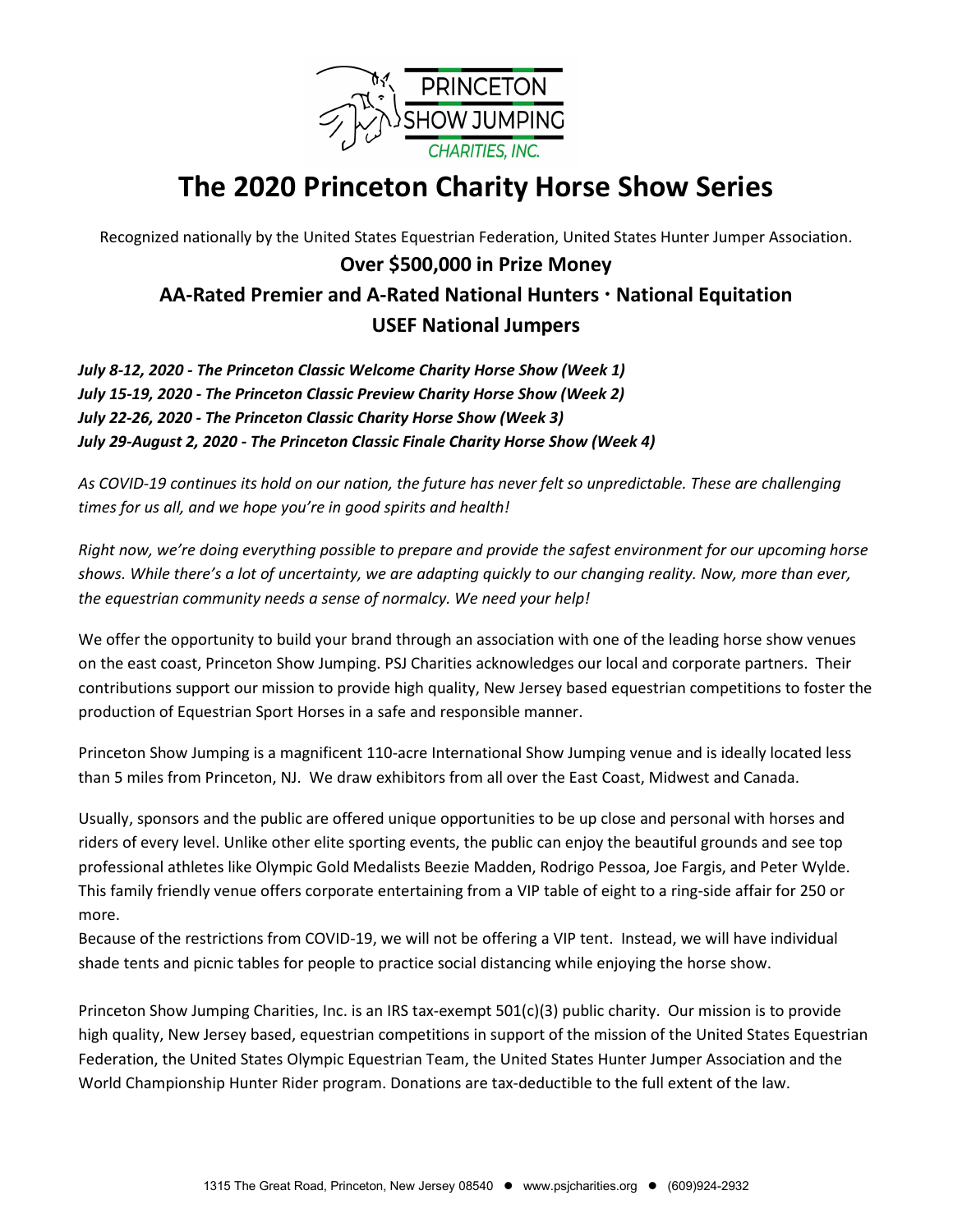The Princeton Classics provide unique opportunities and exposure for your brand. We can customize sponsorships to suit your business.

# **Sponsorship Levels**

\$25,000+ Platinum Sponsor \$15,000+ Gold Medal Sponsor \$10,000+ Silver Medal Sponsor \$5,000+ Bronze Medal Sponsor \$1,000+ Friends of The Horse Show Up to \$1,000 Horse Show Supporter

## **Sponsorship Opportunities**

All sponsorships are per week unless otherwise specified.

- \$50,000 Horse Show Title Sponsor
- \$25,000 Horse Show Presenting Sponsor
- \$15,000 Official Product or Supplier (All 4 weeks)
- \$15,000 Jumbotron & Scoreboard Sponsor (All 4 weeks)
- \$8,000 Social Distancing Large Shade Tent Sponsor
- \$5,000 Shade Tents for Horses (3 per sponsorship)
- \$5,000 Exhibitor Party
- \$5,000 Custom Jump in Ring (All 3 weeks)
- \$2,500 Hunter Style Award
- \$2,000 Live Feed Sponsor (Grand Prix, International Hunter Derby)
- \$1,500 Groom's Award
- \$1,500 Ring Banner (All 4 weeks)
- \$1,000 Rider's In-Gate Shade Tent Sponsor
- \$1,000 Back Number Sponsor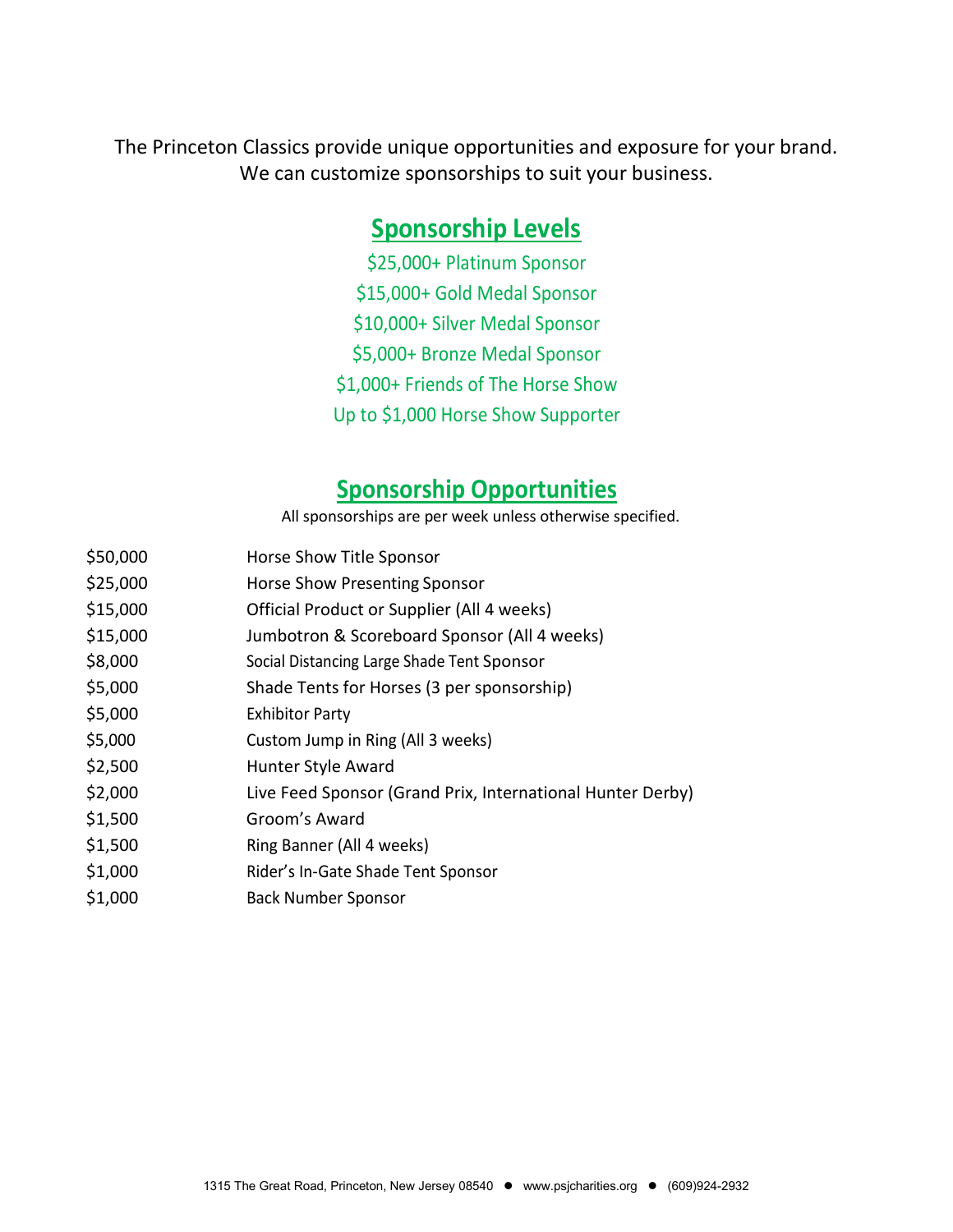# **Jumper or Hunter Special Class Sponsorship**

All sponsorships are per week unless otherwise specified.

| \$30,000<br>\$25,000 | Grand Prix of Princeton Title Sponsor (Weeks 2-4)<br>Grand Prix of Princeton Title Sponsor (Week 1) |
|----------------------|-----------------------------------------------------------------------------------------------------|
| \$10,000             | <b>Grand Prix of Princeton Presenting Sponsor</b>                                                   |
| \$12,000             | USHJA International Hunter Derby Title Sponsor (Week 3 only)                                        |
| \$5,000              | USHJA International Hunter Derby Presenting Sponsor (Week 3 only)                                   |
| \$2,500              | <b>USHJA National Hunter Derby</b>                                                                  |
| \$2,500              | USHJA Junior/Amateur National Hunter Derby (Week 3 only)                                            |
| \$1,500              | USHJA Pony Hunter Derby (Week 3)                                                                    |
| \$7,500              | Welcome Jumper Stake (Weeks 2-4)                                                                    |
| \$7,500              | Medium Junior/Amateur Jumper Classic                                                                |
| \$5,000              | Mini Prix (Week 1)                                                                                  |
| \$5,000              | Low Junior/Amateur Jumper Classic                                                                   |
| \$2,500              | Welcome Stake (Week 1)                                                                              |
| \$2,500              | High Children's/Adult Jumper Classic                                                                |
| \$2,500              | <b>USHJA National Hunter Derby</b>                                                                  |
| \$2,500              | USHJA National Junior/Amateur Hunter Derby (Week 3)                                                 |
| \$1,500              | Low Child/Adult Jumper Classic                                                                      |
|                      |                                                                                                     |

Other Hunter, Jumper and Equitation Classes or Divisions available. *See last pages for the complete list.*

**Sponsorship Contact: Lisa Engel Cell: (908) 310-6248 Email: psjsponsorship@yahoo.com**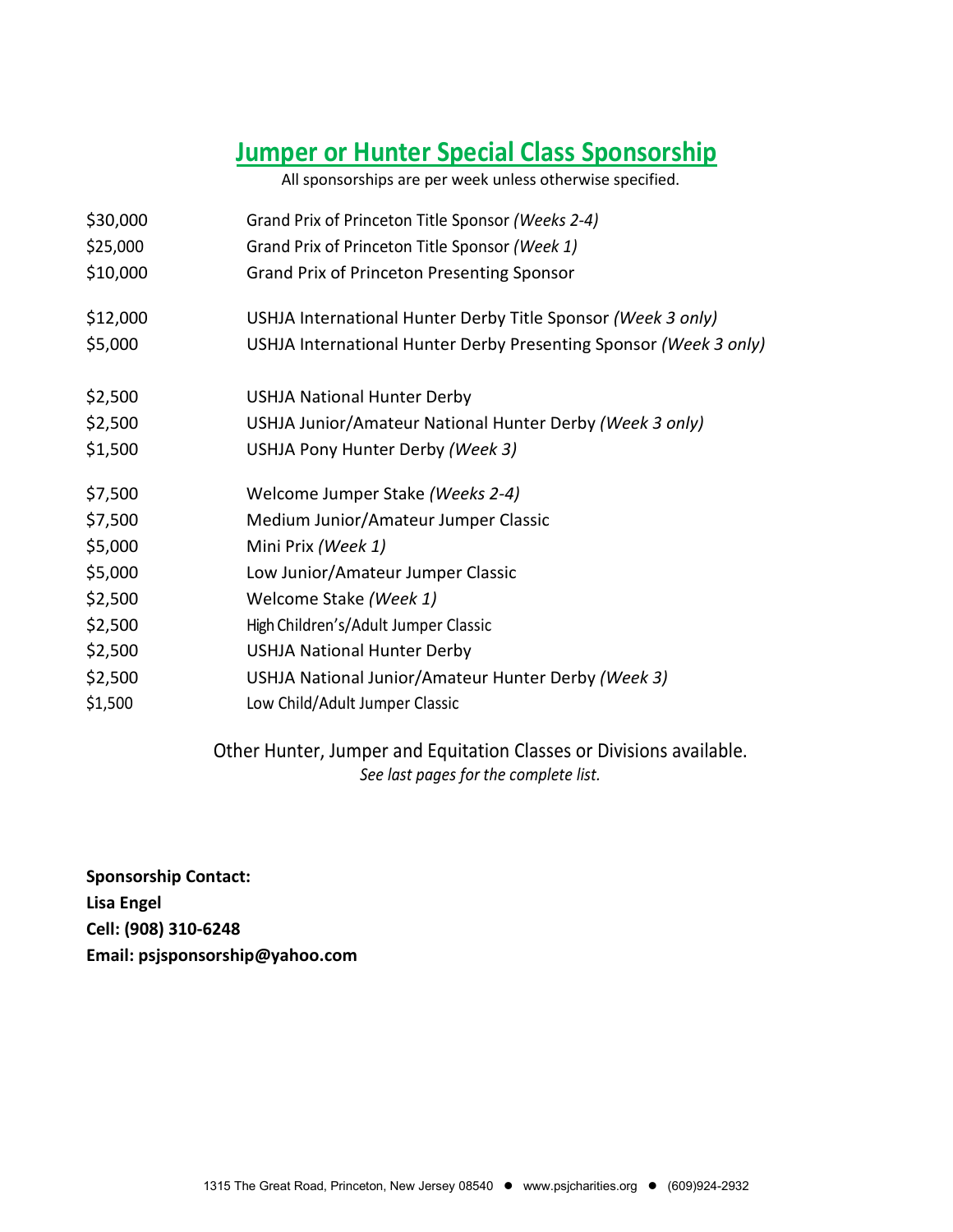

# Sponsorship Form

| Company OR Personal Name:                       |                                                                                                                                                                                                                                                                                                                                     |                                                                                                                 |
|-------------------------------------------------|-------------------------------------------------------------------------------------------------------------------------------------------------------------------------------------------------------------------------------------------------------------------------------------------------------------------------------------|-----------------------------------------------------------------------------------------------------------------|
|                                                 |                                                                                                                                                                                                                                                                                                                                     |                                                                                                                 |
|                                                 |                                                                                                                                                                                                                                                                                                                                     |                                                                                                                 |
|                                                 |                                                                                                                                                                                                                                                                                                                                     |                                                                                                                 |
|                                                 |                                                                                                                                                                                                                                                                                                                                     |                                                                                                                 |
| Name as it should appear on printed materials:  |                                                                                                                                                                                                                                                                                                                                     |                                                                                                                 |
|                                                 | We are pleased to support the following Princeton Show Jumping Charity Horse Show:                                                                                                                                                                                                                                                  |                                                                                                                 |
|                                                 | □ July 8-12, 2020 - Princeton Classic Welcome (Week 1)                                                                                                                                                                                                                                                                              | □ July 15-19, 2020 - Princeton Classic Preview (Week 2)                                                         |
|                                                 | $\Box$ July 22-26, 2020 - The Princeton Classic (Week 3)                                                                                                                                                                                                                                                                            | □ July 29-Aug. 2, 2020 - Princeton Classic Finale (Week 4)                                                      |
|                                                 |                                                                                                                                                                                                                                                                                                                                     |                                                                                                                 |
|                                                 |                                                                                                                                                                                                                                                                                                                                     | Name of Sponsorship Type, Class Name or Division Name                                                           |
|                                                 | Please call with special requests or questions! (609) 924-2932<br>Method of payment - (Gifts are tax deductible according to the amount allowed by law)<br>______ Our check is enclosed made payable to: Princeton Show Jumping Charities<br>Mail check to: PSJ Charities, Attn: Betsy Guarino, 1315 Great Rd., Princeton, NJ 08540 |                                                                                                                 |
|                                                 |                                                                                                                                                                                                                                                                                                                                     |                                                                                                                 |
|                                                 |                                                                                                                                                                                                                                                                                                                                     |                                                                                                                 |
|                                                 |                                                                                                                                                                                                                                                                                                                                     |                                                                                                                 |
|                                                 |                                                                                                                                                                                                                                                                                                                                     |                                                                                                                 |
| Email completed form to: betsy@psjcharities.org |                                                                                                                                                                                                                                                                                                                                     |                                                                                                                 |
|                                                 |                                                                                                                                                                                                                                                                                                                                     | For Horse Show Use only                                                                                         |
|                                                 |                                                                                                                                                                                                                                                                                                                                     |                                                                                                                 |
|                                                 |                                                                                                                                                                                                                                                                                                                                     | Amount \$_____________________________Date Received _____________________________ Date Deposited ______________ |
| Acknowledged <b>National Acknowledged</b>       |                                                                                                                                                                                                                                                                                                                                     |                                                                                                                 |
|                                                 |                                                                                                                                                                                                                                                                                                                                     | 1315 The Great Road, Princeton, New Jersey 08540 · www.psjcharities.org • (609)924-2932                         |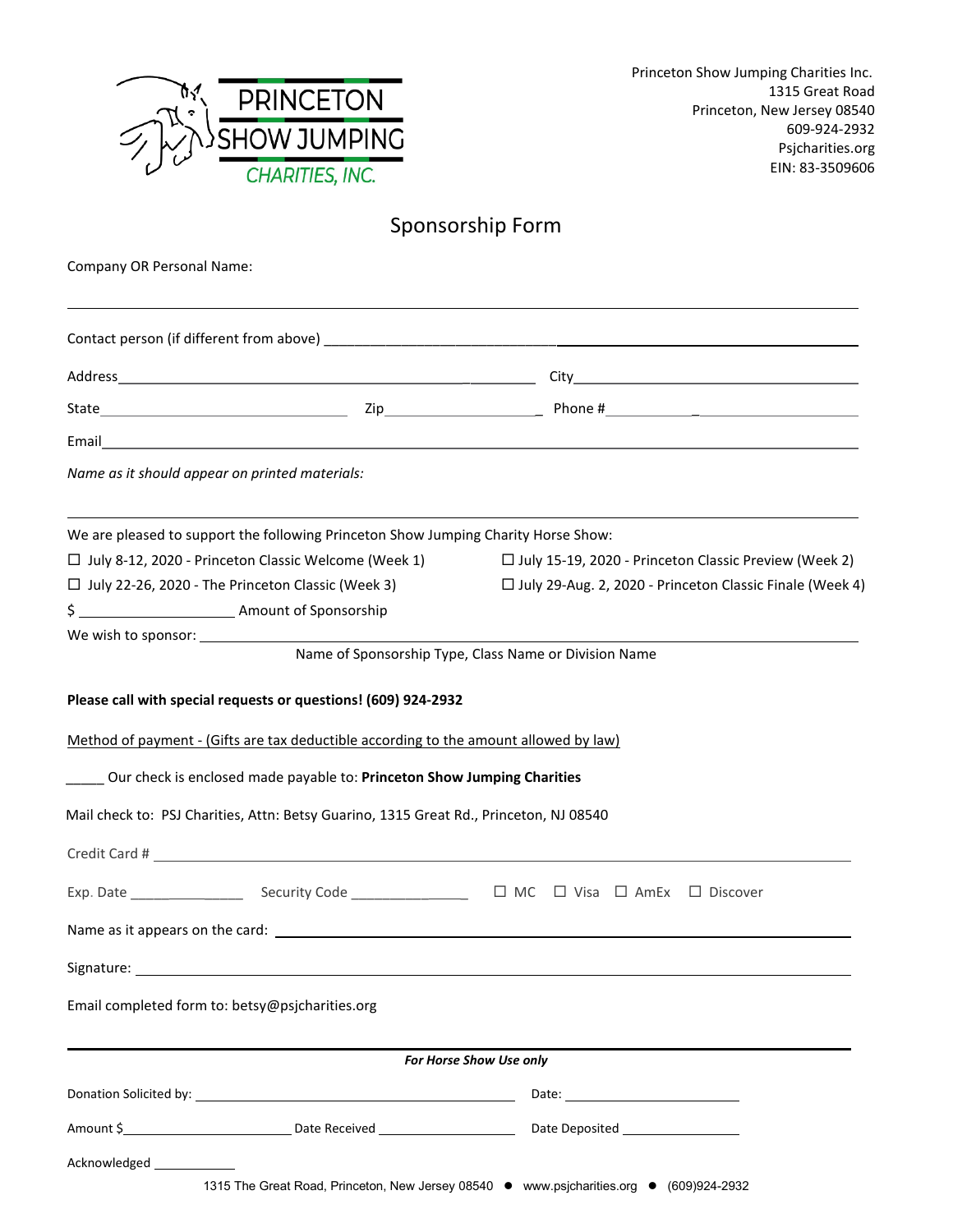

### Full Class and Division Sponsorship Opportunities 2020

We can customize sponsorships! If you are interested in other opportunities and exposure, please contact us! (Each sponsorship is per show)

**Jumpers** 

- \$30,000 Grand Prix of Princeton Title Sponsor *(Weeks 2-4)*
- \$25,000 Grand Prix of Princeton Title Sponsor *(Week 1)*
- \$10,000 Grand Prix of Princeton Presenting Sponsor
- \$7,500 Welcome Stake *(Weeks 2-4)*
- \$7,500 Medium Junior/Amateur Jumper Classic
- \$6,000 Low Junior/Amateur Jumper Classic
- \$5,000 Mini Prix *(Week 1 only)*
- \$2,500 High Child/Adult Jumper Division and Classic
- \$2,500 Welcome Stake *(Week 1)*
- \$1,500 1.35m Jumper (per class)
- \$1,000 1.30m Jumper (per class)
- \$800 Medium Junior/Amateur Jumper (per class)
- \$800 1.20m Jumper (per class)
- \$800 Low Child/Adult Jumper Division and Classic
- \$500 Low Junior/Amateur Jumper (per class)
- \$500 High Child/Adult Jumper (per class)
- \$500 1.10m Jumper (per class)
- \$500 Pre-Child/Adult .80m Jumper Division

### Special Hunter Classes

- \$12,000 International Hunter Derby Title Sponsor *(Week 3 only)*
- \$5,000 International Hunter Derby Presenting Sponsor *(Week 3 only)*
- \$2,500 National Hunter Derby
- \$2,500 Junior/Amateur National Hunter Derby *(Week 3 only)*
- \$1,500 Pony Hunter Derby *(Week 3 only)*
- \$1,000 Junior Hunter Classic
- \$1,000 Amateur Owner Hunter Classic
- \$500 Children's Hunter Classic
- \$500 Children's Pony Hunter Classic
- \$500 Adult Amateur Hunter Classic
- \$500 Pony Hunter Classic
- \$500 Green Pony Hunter Classic
- \$200 PEL 2'6 Hunter Derby/M&S Bit 'O Straw Classic

### Hunter Divisions

- \$1500 High Performance 4'
- \$1200 Amateur Owner Hunter 3'6"
- \$1200 Amateur Owner Hunter 3'3"
- \$1200 Small Jr Hunter 3'6"
- \$1200 Large Jr Hunter 3'6"
- \$1200 Small/Large Jr Hunter 3'3"